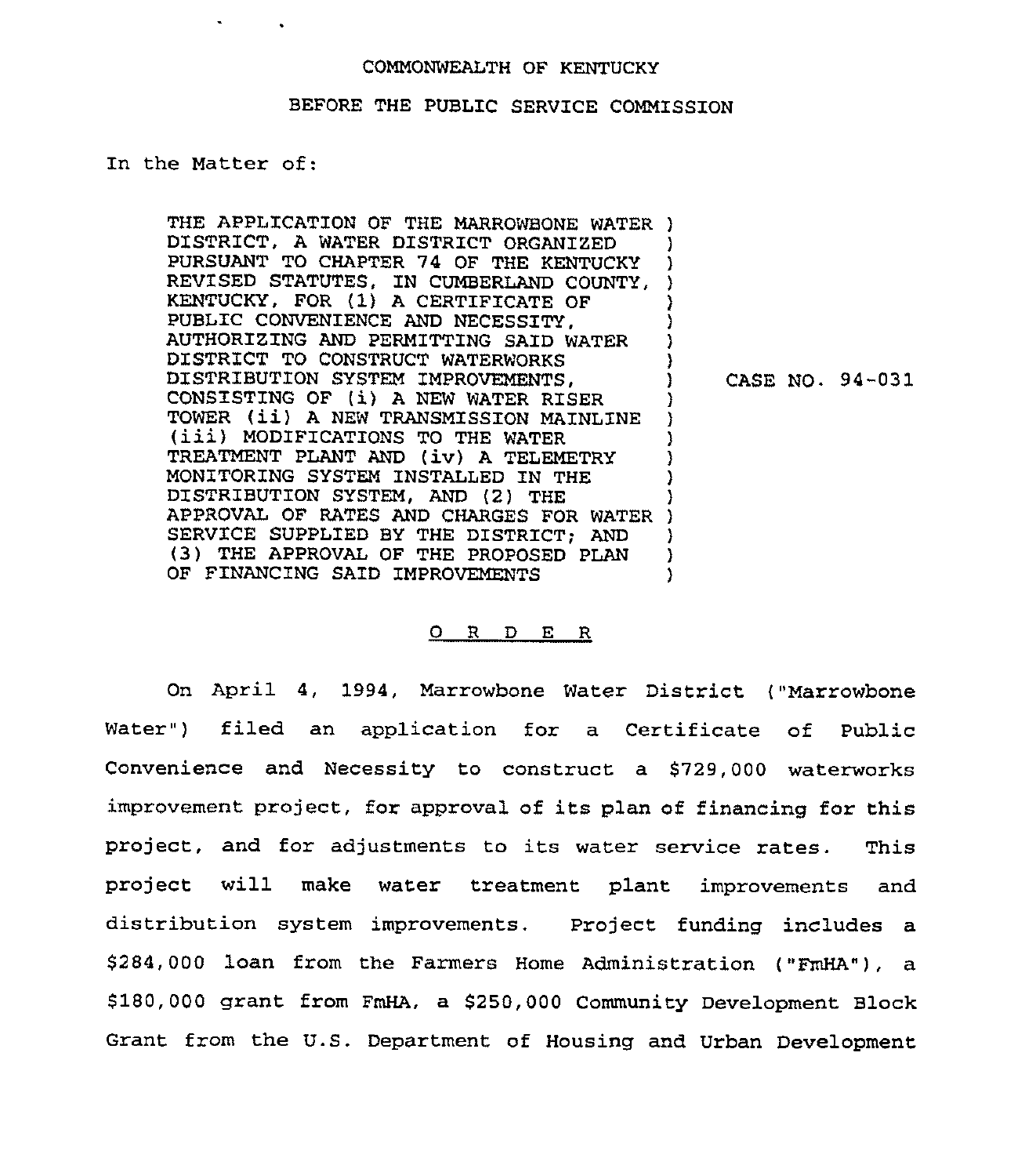("HUD"), and 815,000 in Marrowbone Water funds. The loan will be for a 40-year period at an interest rate of <sup>5</sup> percent per annum.

Marrowbone Water's application was made pursuant to KRS 278.023, which requires the Commission to accept agreements between water districts and FmHA or HUD and to issue the necessary orders to implement the terms of such agreements within 30 days of satisfactory completion of the minimum filing requirements. Given that minimum filing requirements were met in this case on April 4, 1994, KRS 278.023 does not grant the Commission any discretionary authority to modify or reject any portion of this agreement.

IT IS THEREFORE ORDERED that:

1. Marrowbone Water is hereby granted <sup>a</sup> Certificate of Public Convenience and Necessity for the proposed construction project.

<sup>2</sup> . Marrowbone Water's proposed plan of financing with FmHA and HUD is accepted,

<sup>3</sup> . Marrowbone Water shall file a copy of the "as-built" drawings and a certified statement that the construction has been satisfactorily completed in accordance with the contract plans and specifications within 60 days of the substantial completion of the construction certificated herein.

4. The rates set out in Appendix A, which is attached hereto and incorporated herein, are the rates approved for service rendered on and after the date of this Order.

 $-2-$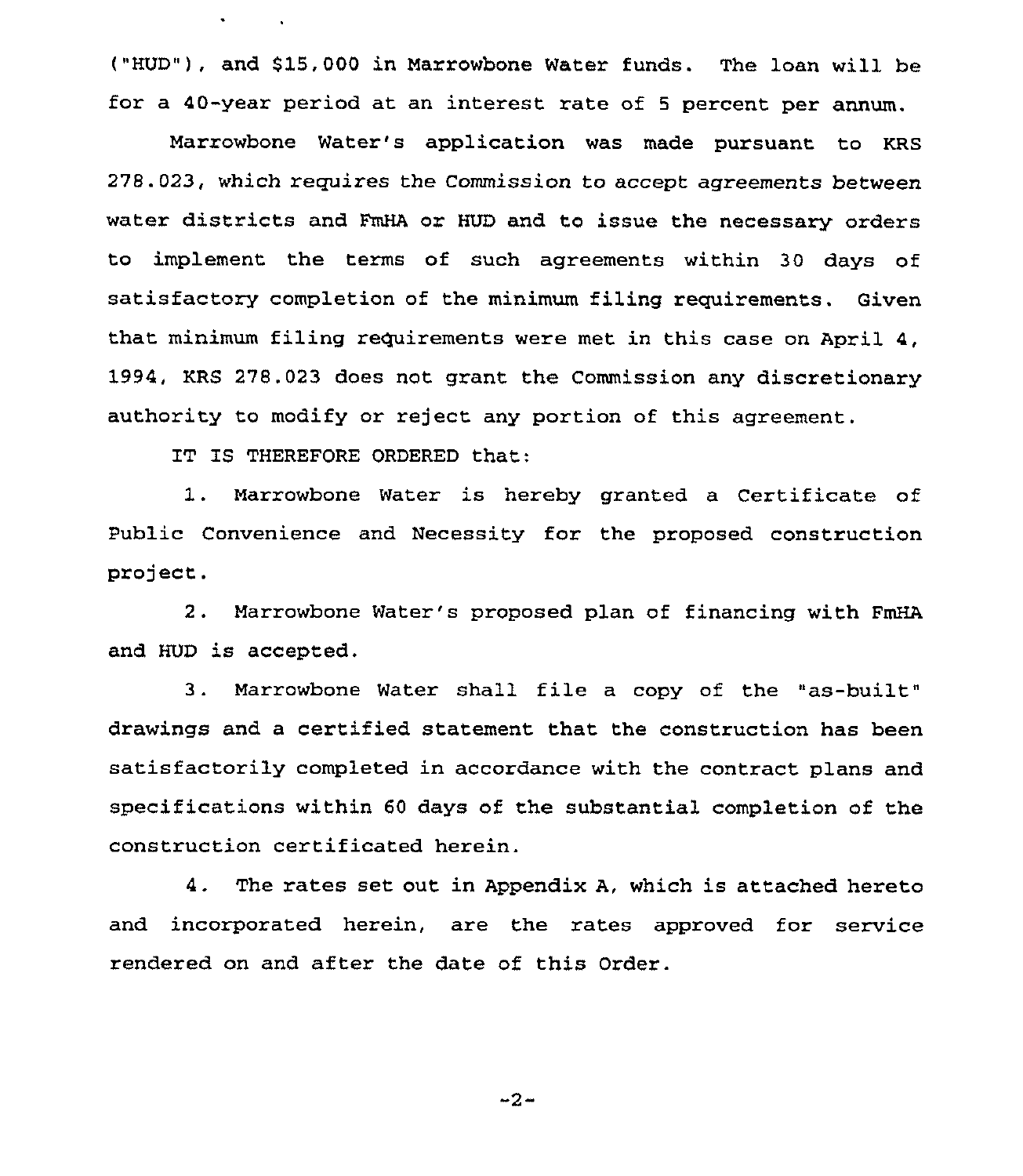5. Marrowbone Water shall submit its revised tariff setting out the rates in Appendix <sup>A</sup> within 30 days of the date of this Order.

6. Marrowbone Water shall monitor the adequacies of the expanded water distribution system after construction. If the level of service is inadequate or declining or the pressure to any customer falls outside the requirements of 807 KAR 5:066, Section 5(1), Marrowbone Water shall take immediate action to bring the system into compliance with Commission regulations.

Nothing contained herein shall be deemed a warranty of the Commonwealth of Kentucky, or any agency thereof, of the financing herein accepted.

Done at Frankfort, Kentucky, this 6th day of April, 1994.

PUBLIC SERVICE COMMISSION

PUBLIC SERVICE COMMISSION<br>
Chairman<br>
(

Vice Chairmari

Commissioner

ATTEST:

Executive Director